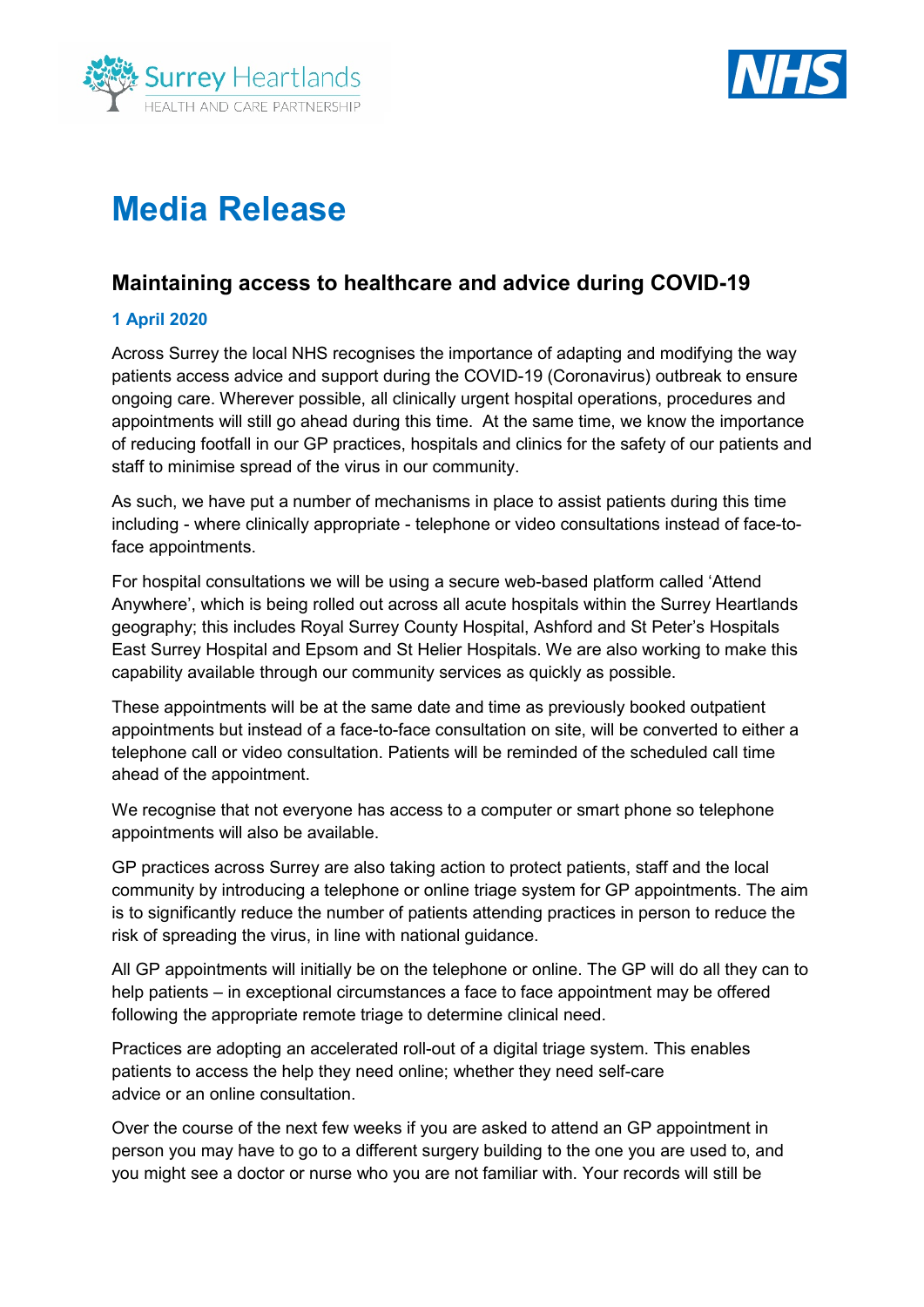



accessible securely to you and to them. Whilst this may not be ideal, we think it is important to keep people safe, reduce the spread of Covid-19 and get the maximum benefit from the healthcare resources which will be available.

Surrey Heartlands CCG Clinical Chair Dr Charlotte Canniff adds: "Whilst it's really important we try and offer as much care virtually as possible to prevent the spread of the virus and reduce anxiety amongst our patients, anyone who doesn't have digital access can still use a telephone; we just want to expand options for all our community at this difficult time. We will continue to support our local communities however we can and ensure they can safely access the health advice and care they need."

A reminder that the NHS 111 online coronavirus service should be used for urgent advice on COVID-19 and patients are encouraged to only call NHS111 if help cannot be obtained online.

**-Ends-**

## **Notes to Editor**

### **Surrey Heartlands Health and Care Partnership**

Surrey Heartlands is a partnership of health and care organisations working together – with staff, patients, their carers, families and members of the public – to transform local services and support people to live healthier lives.

Together we are known as an 'Integrated Care System' – partnerships where health organisations, the local authorities and others take a *collective responsibility* for improving the health of the local population, managing resources (including money) and making sure services are high quality

Surrey Heartlands now covers the majority of Surrey; those areas currently looked after by East Surrey, Surrey Downs, North West Surrey and Guildford and Waverley Clinical Commissioning Groups but the partnership encompasses all local NHS organisations and Surrey County Council.

### **Attend Anywhere**

Attend Anywhere video-consultations - patients will be advised of the appointment change via the phone.

Newly booked appointments will communicate the appointment type via letter.

Patient information has been developed to support patients to understand the reason for the video-consultation and guidance on how to use the Attend Anywhere system. There are also options for multiple dial-ins (so that a persons loved one can dial into the appointment) and other functionality, such as multiple clinicians, interpreters and group sessions (for between 4-6 people).

### **NHS 111**

**The Urgent advice: Use the NHS 111 online coronavirus service if:**